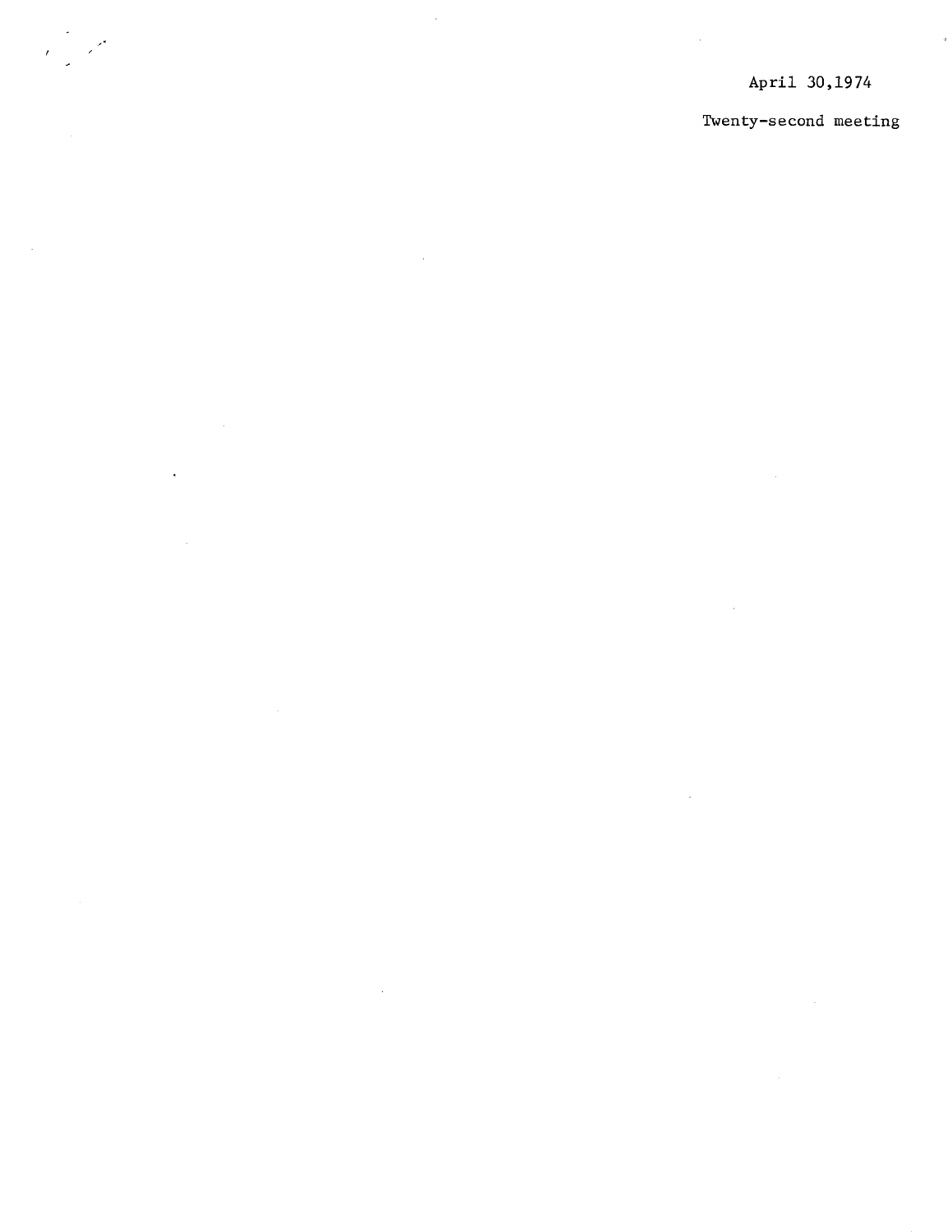Minutes of the twenty-second meeting of the Executive Committee of Faculty Council held on Tuesday, April 30, 1974, at 9:30 a.m., in the Faculty Conference Room, 250 Allen Building.

Members Present: Dean P.K. Isaac, Chairman; Deans I. Cooke and N.E.R. Campbell; Professors B.K. Kale, K.W. Stewart, D.N. Burton, B.R. Henry, G.O. Losey, B. Macpherson; Mr. G. Steindel; G. Richardson, Secretary.

Regrets: Professor C.D. Anderson.

I. This being a continuation of the Friday, April 26th meeting, the minutes of that meeting were not adopted at this time.

## II. Departmental Councils

The chairman explained that the Science Advisory .Committee (50/50 Committee) had met and discussed departmental councils.

The committee recognized several reasons whereby departmental councils might be desirable, however, they decided to limit their discussion and comments to only one aspect, that of student input. It was the general feeling that there now existed in Science many ways that student input could be made, e.g. directly to the Department Head, to the Dean, through the Science Advisory Committee, or the Student Council to the Dean, and that the establishing of departmental councils for this purpose did not seem necessary. The committee agreed that the best avenue open to students now was through the Science Advisory Committee. The committee could see several problems arising with students on departmental councils, the more obvious being student election and student representation. The committee suggested that if it were decided that departmental councils would be established then they should be as informal as possible in this matter.

The chairman noted that several departments already have students attending their departmental meetings. Dr. Stewart made the point that student representation at the departmental level would be more appropriate for senior students whereas undergraduate students would likely be more interested in faculty involved matters.

... 2

 $\mathcal{P} \mathcal{D} \mathcal{P}$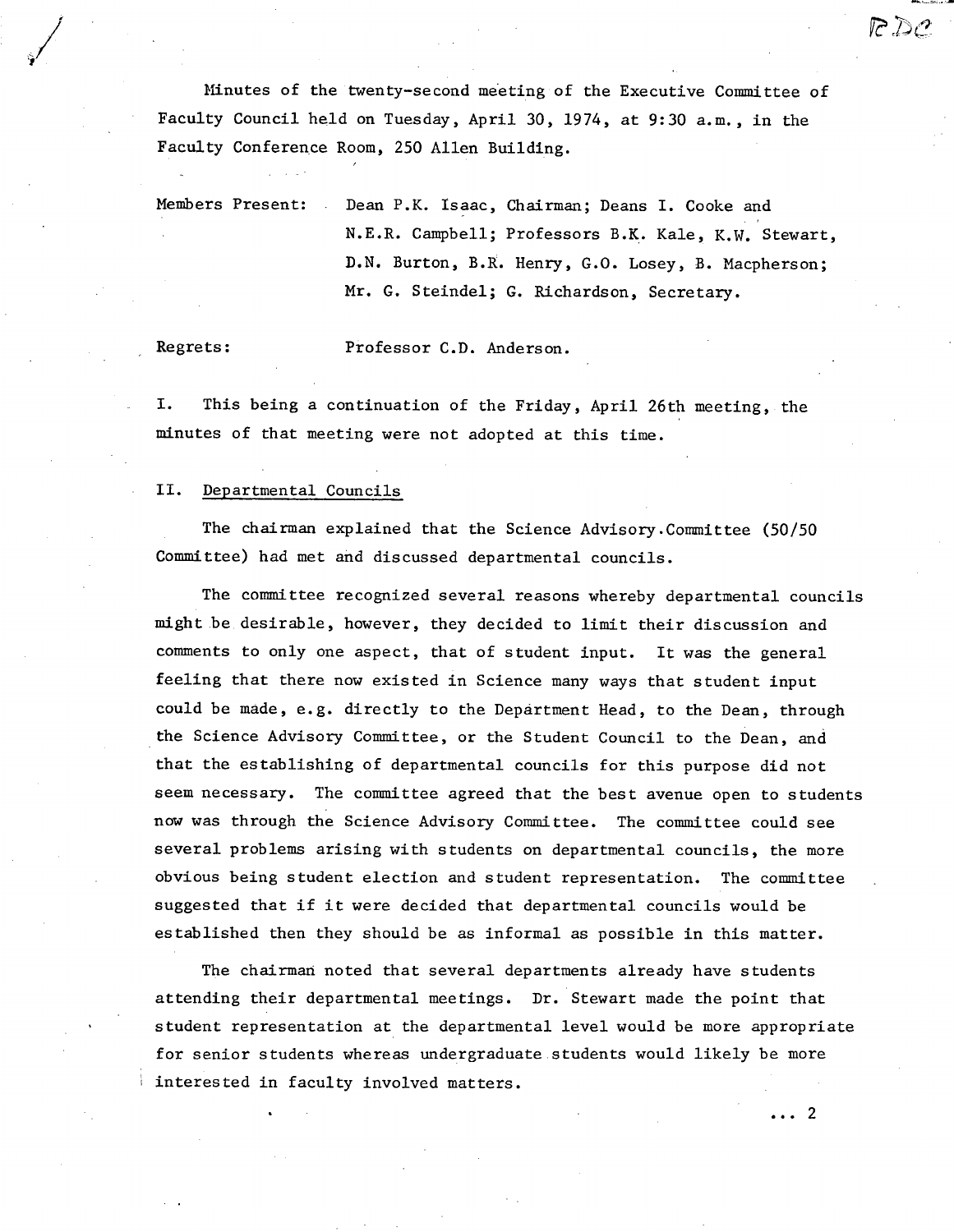With the feelings of Science Advisory Committee known the Executive Committee decided to consider the draft motion prepared for this meeting. Having read through it, Dr. Losey suggested that the first sentence be changed to read "Since Senate has delegated the Faculty Council the power to establish...", thus removing the words "but need not", which he felt could be misinterpreted by Senate. Dr. Stewart indicated that the last portion of the second paragraph, i.e. "in accordance ... 1972", should be deleted, because if departments chose option #2 they would be hindered by the statement, whereas those choosing #1 would obviously adhere to Senate principles.

-2-

The use of the word "mechanism" in line 1 of the second paragraph, was discussed and it was suggested that the word "parity" be put before it, but subsequent discussion pointed out that this might contravene Senate's intention. It was agreed, however, that student participation should be mentioned here and the phrase "e.g. parity committee as recommended by Science Advisory Committee" was added after the word "mechanism".

To further follow Senate intentions, it was decided to add " it is not desirable to attempt to impose a completely uniform structure on all departments" after the words "and since", in the third line of the second paragraph.

After the members agreed to these modifications to the original draft motion, it was moved by Dr. Losey (Burton) that:

"the motion be adopted."

Carried

... 3

The final wording of the motion read:

"Since Senate has delegated to Faculty Council the authority to establish and constitute Departmental Councils in accordance with guidelines set forth by Senate and since it is not desirable to attempt to impose a completely uniform structure on all departments, this Faculty allow its constituent departments the options of:

Formalizing a departmental council along Senate guidelines by submitting by-laws to Faculty Council for approval, or

2) Continuing with their present organization without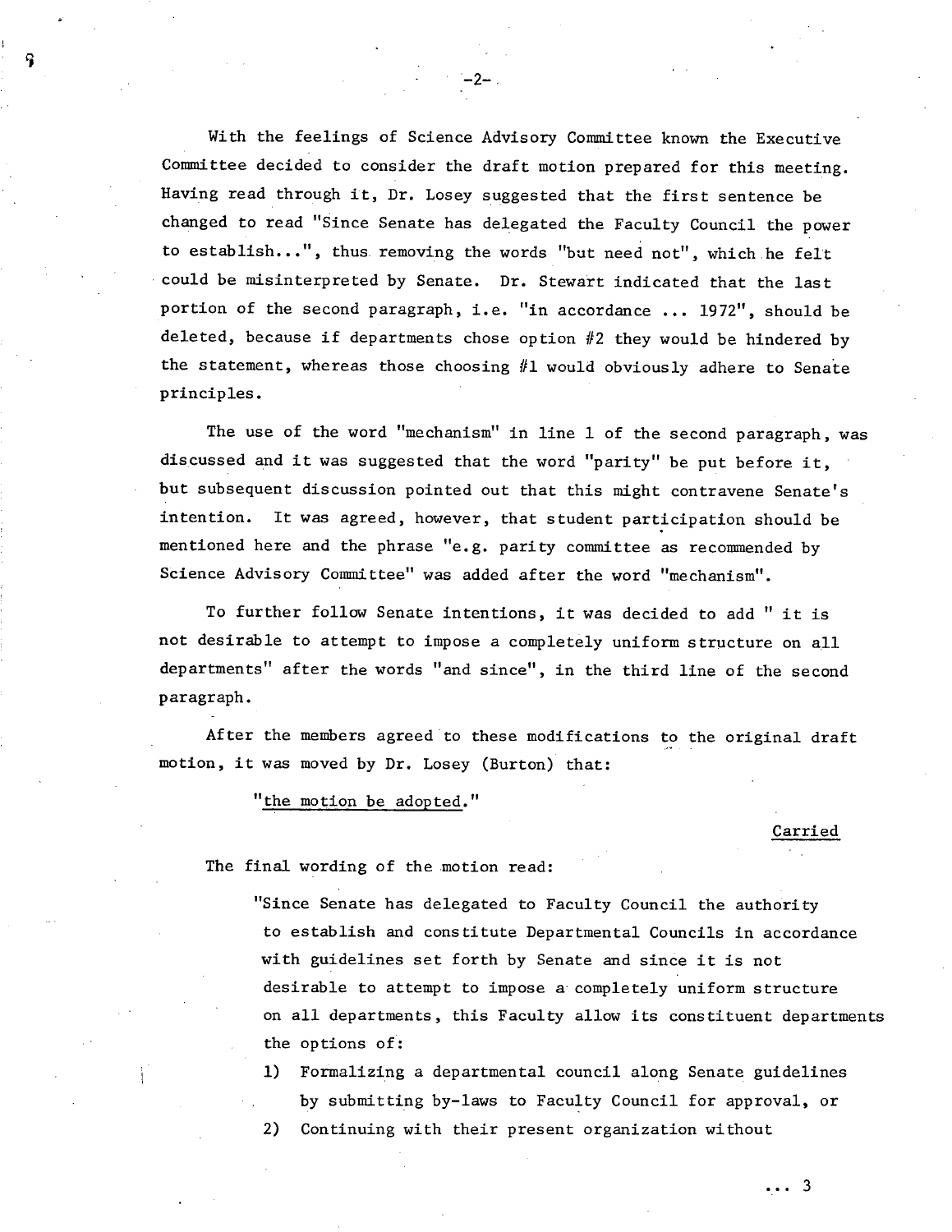formalization by Faculty Council.

 $-3-$ .

In any event, departments are encouraged to provide a mechanism, e.g., parity committee as recommended by Science Advisory Committee, for student participation in the deliberations of the department where appropriate."

J

## III. Committee on Examinations

It was moved by Dr. Cooke that the report as modified at the end of the last meeting be adopted.

There was a short discussion on recommendation  $#4$  (now  $#3$  with  $#2$ removed), as to its inappropriateness for small senior classes. The committee's feeling, however, was that the main purpose with regard to this recommendation was that students be fully aware of how they were going to be examined.

The vote was taken on the motion for adoption and was ... Carried.

Dean Cooke expressed his concern regarding the inadequacy of medical certificates used for student deferrals. Especially lacking in information were those used by the University Student Health Services. The main problem with these was that they did not indicate the period during which a student was under care. It was this information only that a committee could challenge in determining the granting of a deferral; the committee could not challenge the doctor's statement. Dean Cooke explained that on several occasions he had tried to have the certificate modified but he had been unable to do so. He therefore moved (Campbell) that the following be added to the report as special recommendation  $#4$ :

> "(4) A candidate who is unable to write a final examination because of illness or Qther disability or affliction, must file an application with his Dean or Director for a deferred examination. The application must be filed within seven days of the last examination the candidate is scheduled to write and must be accompanied or followed shortly, by a medical certificate or an otherwise appropriate document. Such a certificate must state specifically that the incapacity existed at a time corresponding to the time at which the examination took place and where possible, it should indicate the period of

> > ...4